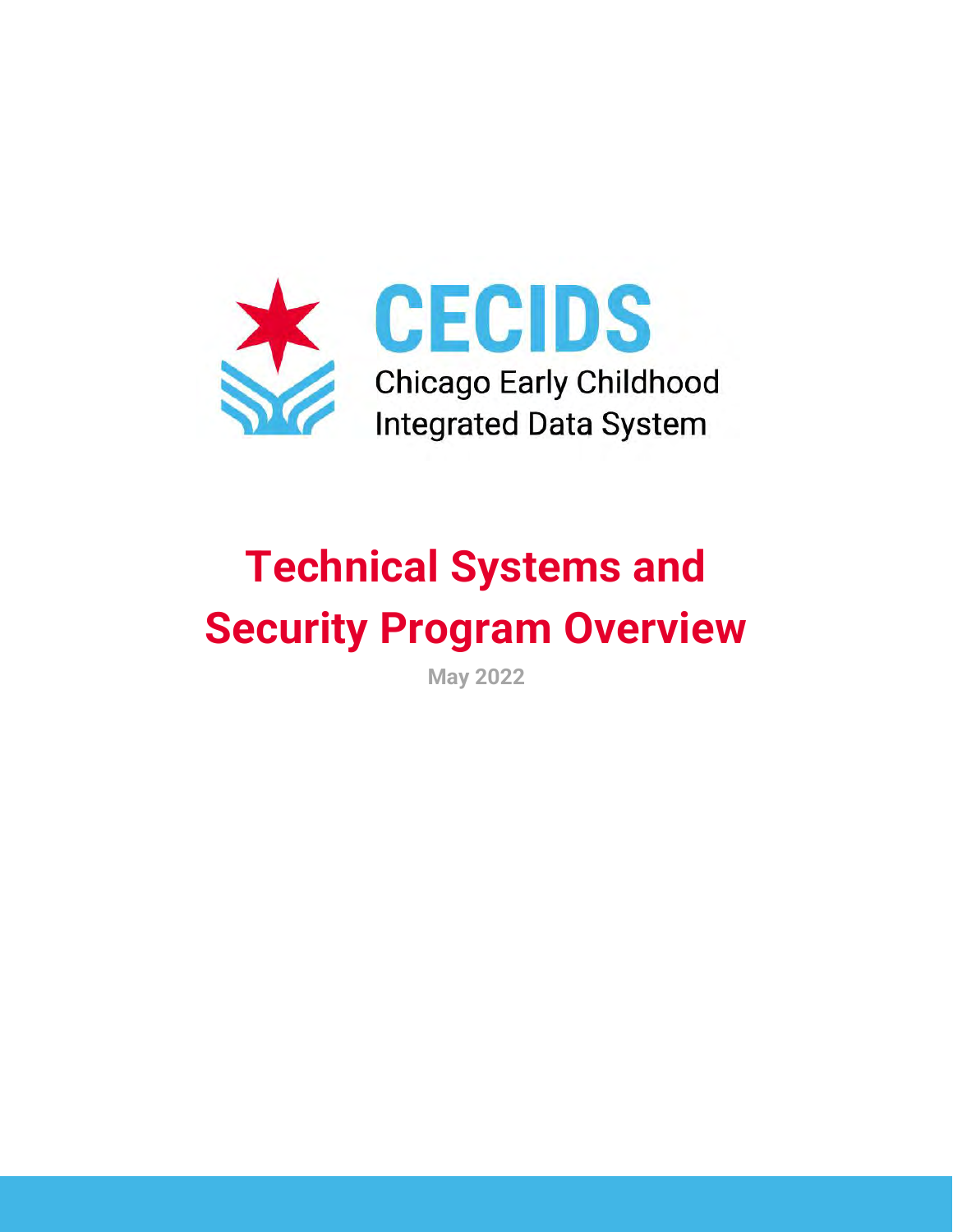# **1. Architecture**

The technical infrastructure of the Chicago Early Childhood Integrated Data System (CECIDS) will integrate disparate data sets to create better, more actionable data for stakeholders. Its system architecture will be built and grown on Microsoft Azure Government, which encompasses a robust set of components that offers performance, flexibility, and scalability. Figure 1 depicts these components—common to data lake solutions—and their relations to CECIDS data sources and the general categories of user products to be populated by the system's data. Componentspecific descriptions are found below.





**Azure Data Lake Storage Gen2** provides cost-effective and flexible storage of traditional text and numerical database content as well as images and other semistructured content. This component is capable of accommodating volumes of data exceeding CECIDS' anticipated needs, making it scalable for any future system

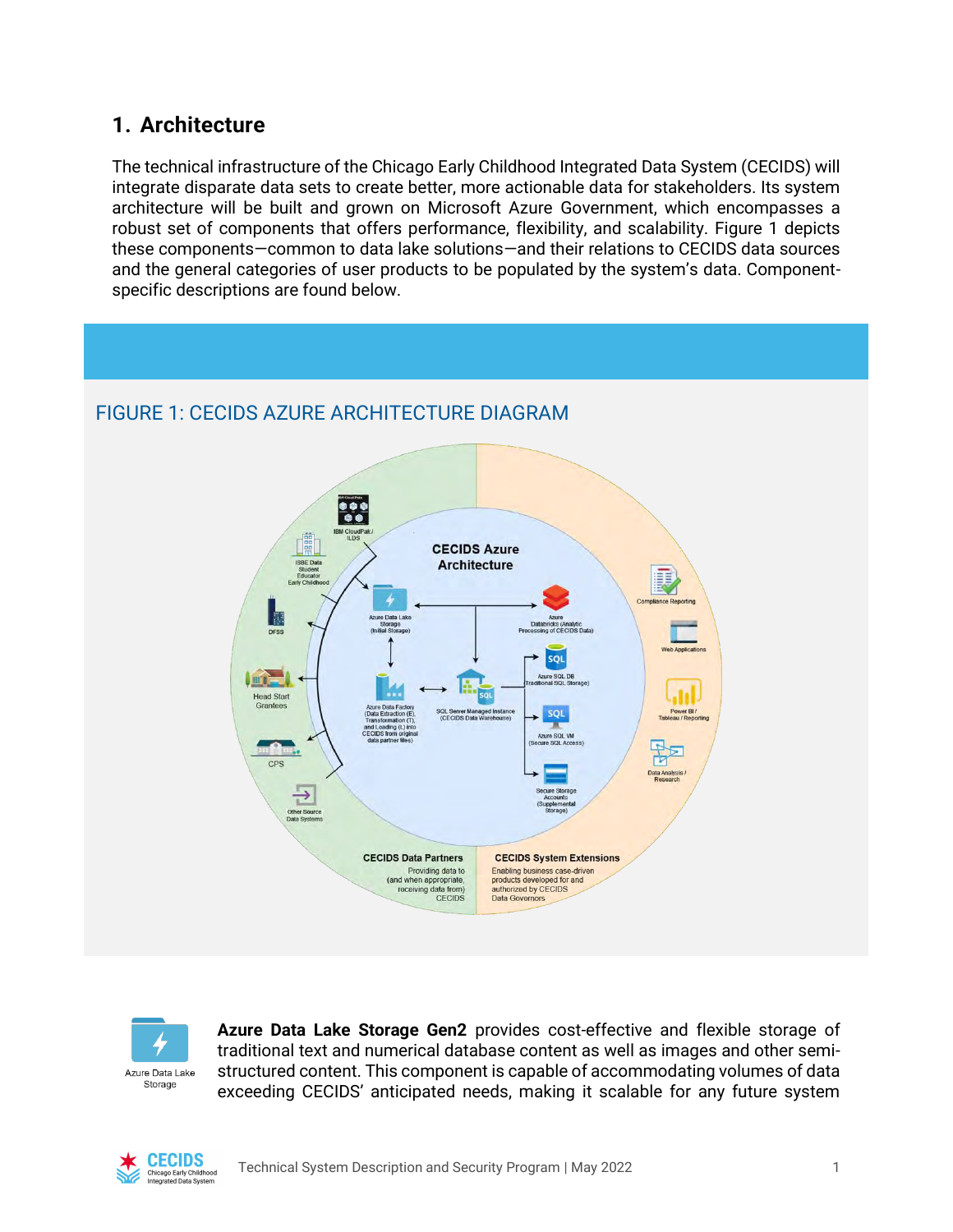expansion. CECIDS will use it as the main repository for ingested data and as the repository for any post-processed data that needs to be recalled long term for use in reports, dashboards, etc.



**Azure Data Factory** supports ETL or ELT processing of raw data like those to be ingested by CECIDS. This component will serve as the data traffic controller of CECIDS, implementing ETL to enable the movement, transformation, and placement of data across the system. It can be configured to perform automatic

data transformations based on situational trigger events, e.g., the end of a day or week or the introduction of a certain data point, and initiate data updates, special reports, or other events.



**Azure SQL Server Managed Instances** are storage systems based on Microsoft SQL Server whose maintenance and security updates are provided for as a part of the CECIDS regular Azure operating costs. While slightly more expensive in daily operating costs, the total cost of ownership is lower than self-managed SQL installations with a consistently higher degree of security for CECIDS' data.

SQL Managed Instances will be used in situations where application software being used within the system calls for SQL structures, or in other situations where the incorporation of additional data sets is best facilitated by a more traditional SQL data structure.



**Azure Databricks** is a data analytics system native to the Microsoft Azure platform. It will allow data to be pulled strategically from the CECIDS storage systems (Azure Data Lake Storage or Azure SQL Server Managed Instances) and analyzed, with results of the analyses available in the form of reports, dashboards, or other reporting outputs.

The most visible use of Databricks in CECIDS will be the analysis of data across all sources for producing provider, neighborhood, or citywide dashboards.



**Azure SQL Databases** are Microsoft SQL instances optimized for operation in the cloud but with the scalability and flexibility of traditional server-farm SQL server deployments. CECIDS will use Azure SQL Databases primarily for interactions with external systems preferring or requiring connection to traditional SQL database

structures. IBM Cloud Pak for Data, the platform used by the Illinois Longitudinal Data System, is projected as one such use case.



**Azure SQL Virtual Machines (VMs)** extend the flexibility provided by Azure SQL Databases. They will allow CECIDS to store data in SQL instances that have been specifically tailored—in terms of SQL Server version, edition, and capacity—to the needs of software systems connecting to its data. The automated management and

upgrade of cloud-based systems can outpace that of connecting systems. Azure VMs maintain connections with applications whose code continues to look for traditional SQL database structures while preserving the highest level of current security standards across those connections.



**Azure Secure Storage Accounts** are a generic and secure form of storage within which CECIDS data can reside and be accessed as needed. These accounts vary in their structures and performance levels and can provide cost-effective options for storing data rarely accessed by the system. While not projected for immediate use

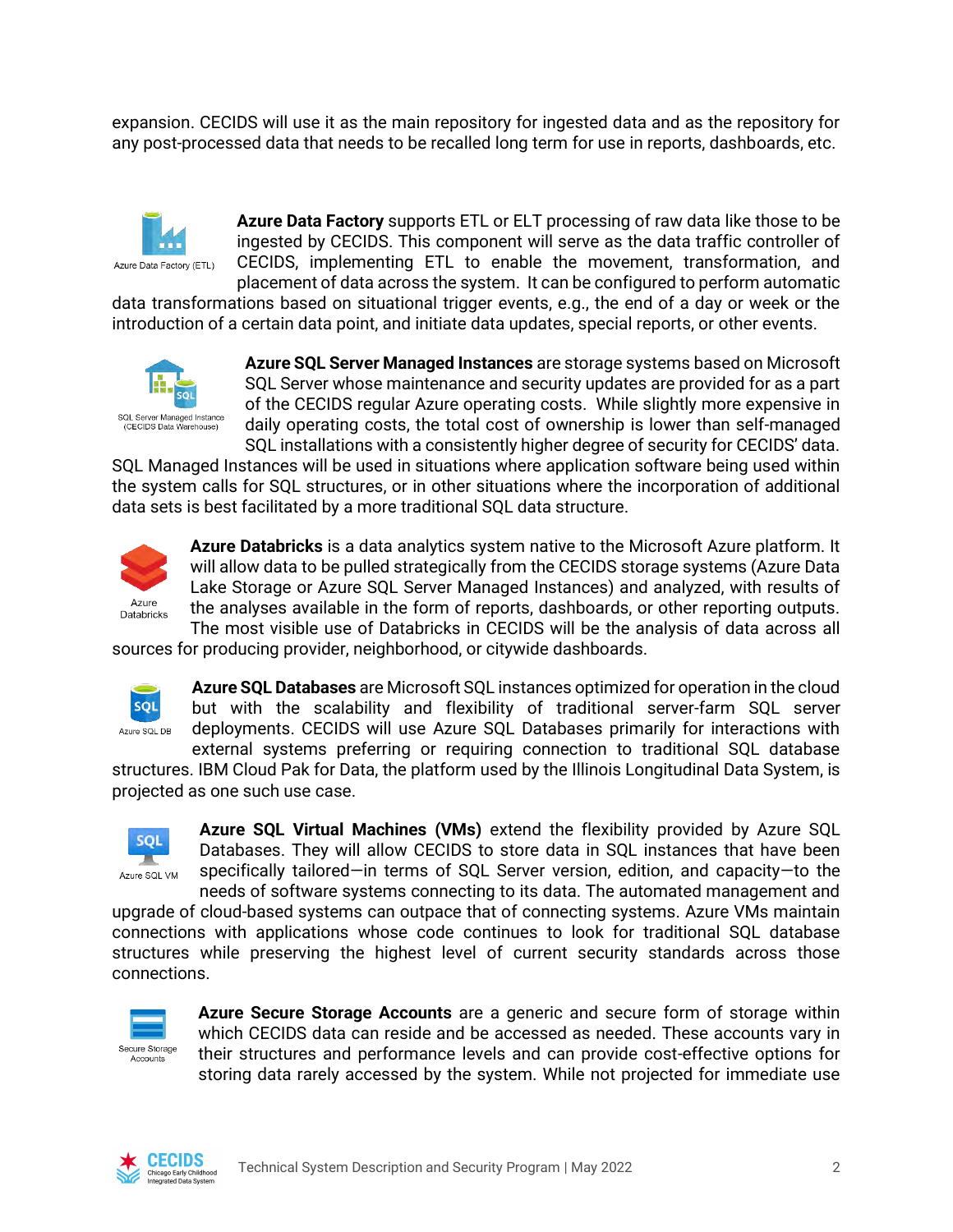within CECIDS, they may be deployed as the system's data set grows in breadth and longitudinal depth, and use patterns within the data are identified.

These Azure components are subject to change in branding or function per Microsoft. As necessary and where appropriate, CECIDS will incorporate new or rebranded components that perform similar functions. The CECIDS technical team will communicate to the CECIDS Data Governors any changes to the set of Azure components.

## **2. Data Flows**

Data in CECIDS will generally flow to and through four general layers: ingestion; extraction, transformation, and loading; processing, and presentation. Each layer is described below at a high level.

## **Ingestion**

CECIDS will ingest unprocessed data from multiple sources using secure methodologies including Application Programming Interface (API), Secure File Transfer Protocol (SFTP), or other methods—matched to the capacities of the specific data provider. These data may vary in file formatting, have different file structures based on their organization of origin, and have varying degrees of error included within them.

## **Extraction, Transformation, Loading (ETL) / Extraction, Loading, Transformation (ELT)**

Following ingestion, unprocessed data will enter a primarily automated ETL or ELT process. The slated environment ETL process will extract the unprocessed data from their original files, transform the extracted data to match the structures used for storage within CECIDS, then load the transformed data into the system's data platform for further processing. An ELT process which instead extracts, loads, then transforms the data—is being considered as an alternative, with an ultimate determination to be made by the CECIDS technical team pending capacity and need. Regardless of process, Azure's firewall protects data in this layer against public exposure, and automation minimizes exposure of any sensitive Personally Identifiable Information (PII) to the technical team.

## **Processing**

Processing will make transformed and loaded data available for the advanced manipulation, aggregation, and refinement necessary to populate the CECIDS user products. Only the smallest necessary portion of the CECIDS technical team will have access to PII within this layer, which will host much of the system's development work. The technical team will use primarily pseudonymized data—with PII, e.g., name or SSN, removed or otherwise substituted with pseudonyms—for system construction and refinement. Access restrictions will extend to sensitive aggregate data.

## **Presentation**

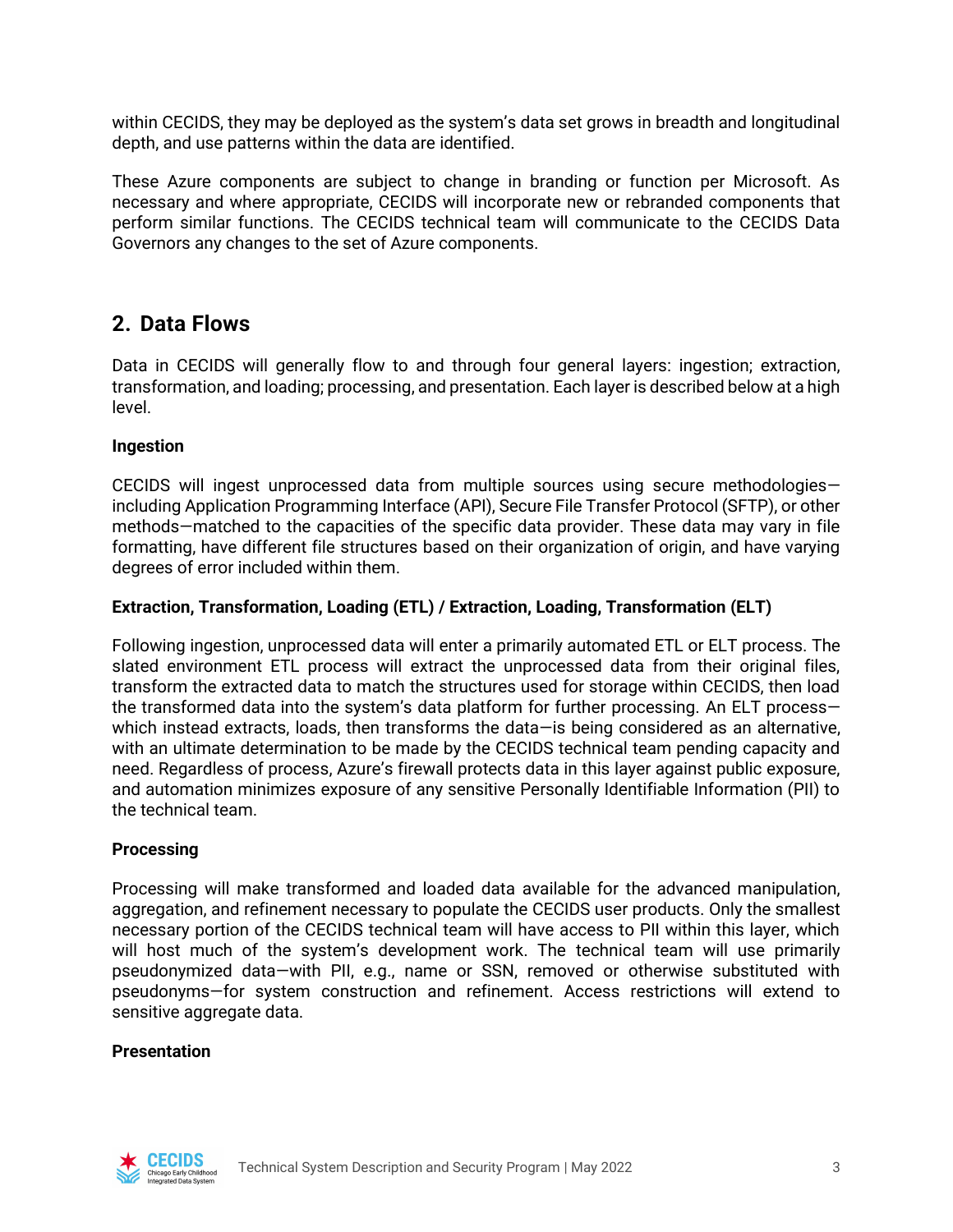The presentation layer will direct processed data to applications supporting CECIDS use cases, including analytics, operations support, compliance reporting, research purposes, or others identified by system stakeholders. Planned applications include interactive dashboards and visualizations, custom web applications and reports, and statistical software to perform analytics and research. Applications will be access-controlled depending upon the sensitivity of their data contents, and all users of access-controlled applications will be authenticated to ensure data security.

# FIGURE 2: LAYERS OF SECURITY IN THE AZURE ARCHITECTURE



# **3. Security Program**

## *Microsoft Azure Government*

CECIDS is built on Microsoft Azure Government, which is geared towards public agencies and meets security and compliances standards exceeding those of the commercial Azure product. Azure Government locates all its data centers and networks in the U.S., and it meets various, additional U.S. government requirements around storing and access data. Please visit the [Microsoft website](https://docs.microsoft.com/en-us/azure/azure-government/) for more information describing Azure Government.

## *Security Layers*

CECIDS prioritizes data security in both the design of its technical architecture and operational protocols and the provision of access rights granted to the data professionals responsible for system operations and maintenance. Its Azure architecture provides structural layers of protection for CECIDS and other resident systems.

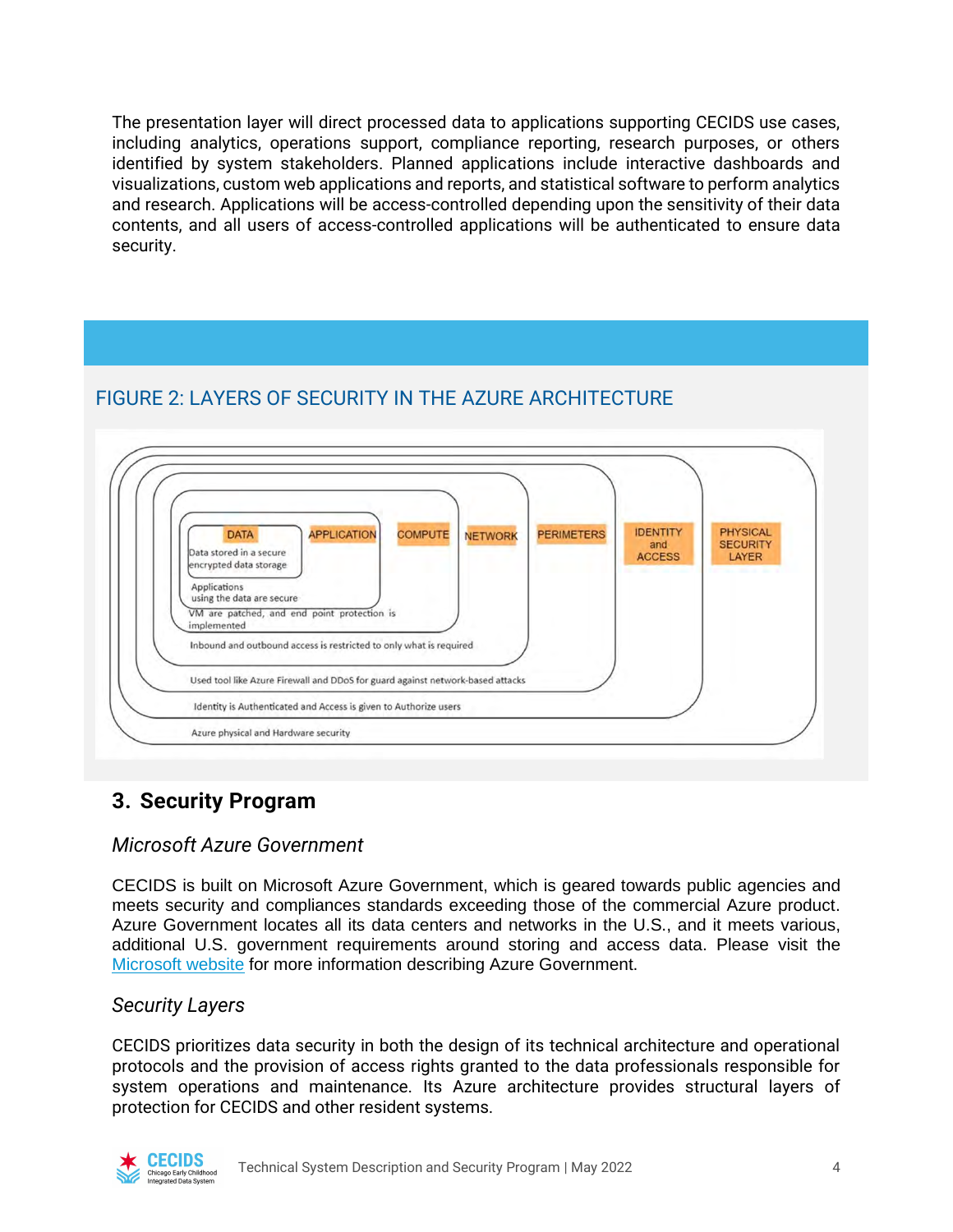## **Physical Security Layer**

CECIDS data security starts with the security of Microsoft's physical hardware. The CECIDS Azure spaces will be configured within Microsoft's Platform-As-A-Service (PaaS) model, within which Microsoft manages the physical layer, ensuring operational stability and the most up-to-date maintenance of security patches across the hardware layer.

## **Identity and Access**

Access to data within CECIDS will be restricted to authorized users, who will only be allowed access to portions of the system relevant to their position and purpose.

#### **Perimeter Defense**

Azure Firewall and Distributed Denial of Service (DDoS) services will provide vital layers of protection against external attacks on CECIDS and the data therein.

#### **Network**

Active management of inbound and outbound channels of access to the CECIDS data repository will further reduce risk by limiting how data can enter and exit the system.

#### **Compute**

Azure Virtual Machines (VMs) will provide secure access to the computing resources necessary for CECIDS. Maintenance and update of those VMs is a key feature of the PaaS model.

## **Application**

CECIDS technical staff have years of experience designing and implementing applications that facilitate the secure access to and management and reporting of sensitive data.

#### **Data**

Data will be encrypted within the CECIDS data repository.

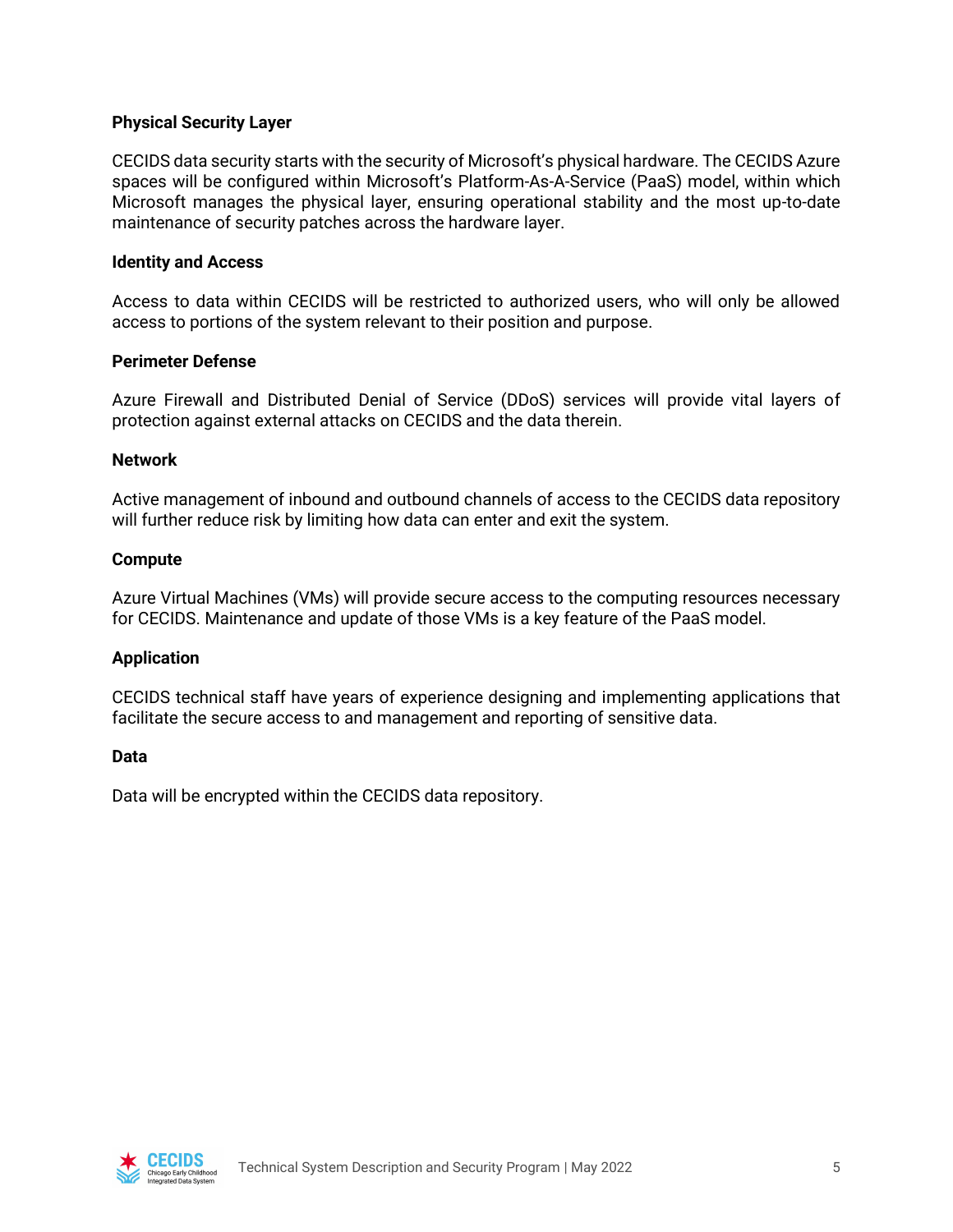## *Security Protocols*



Figure 3 and Table 1 describe the security protocols built into CECIDS and used and/or deployed by the CECIDS technical team. The team and its Technical Affiliates will, at minimum, comply in its treatment of CECIDS Data Governor data with the United States National Institute of Standards and Technology (NIST) Special Publication 800-53 Revision 4 Moderate Level Control.

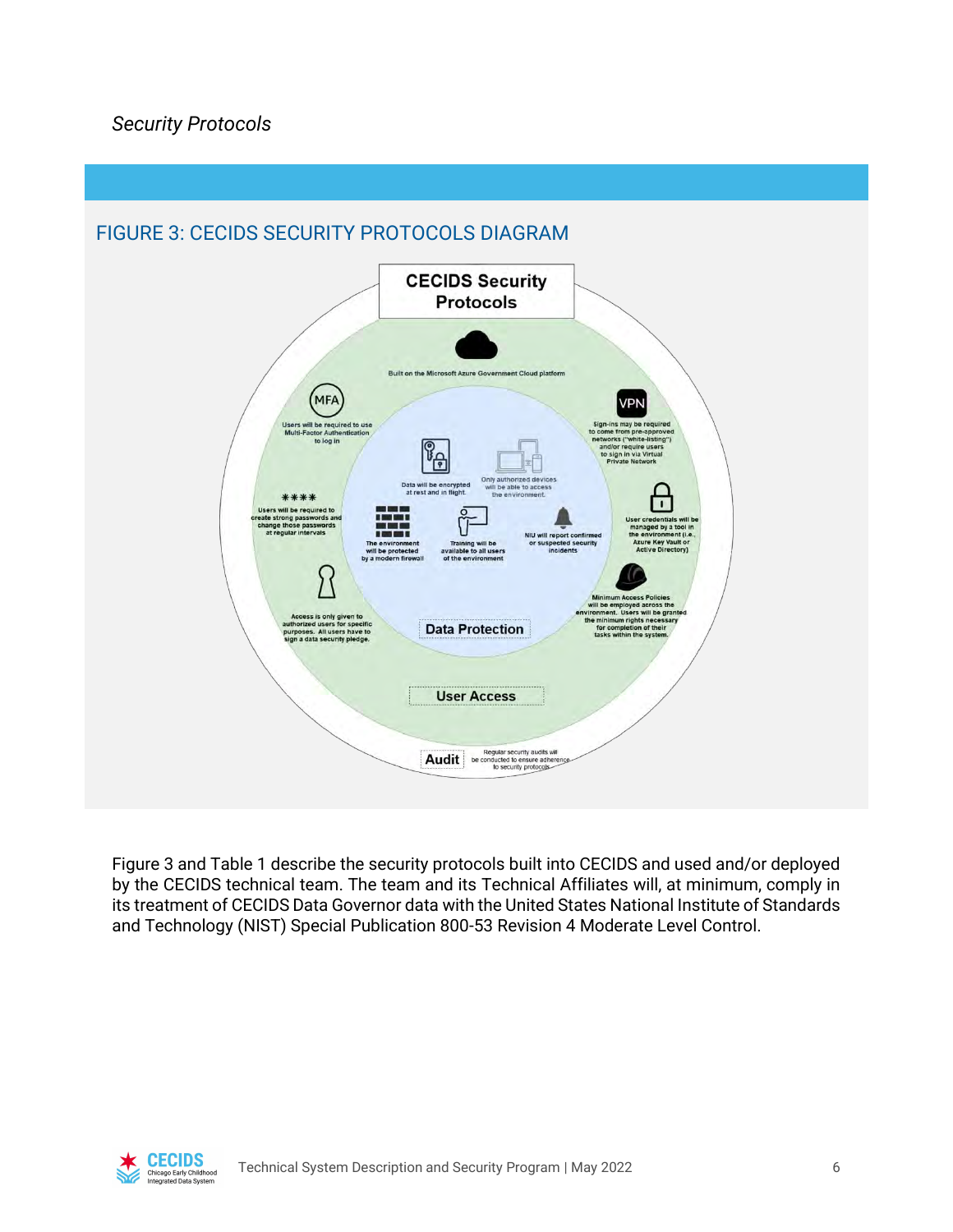# TABLE 1: CECIDS SECURITY PROTOCOLS

| <b>Security Protocol</b>                              | <b>Notes</b>                                                                                                                                                                                                                                                                                                    |
|-------------------------------------------------------|-----------------------------------------------------------------------------------------------------------------------------------------------------------------------------------------------------------------------------------------------------------------------------------------------------------------|
| Multi-Factor<br>Authentication                        | Azure Active Directory Multi-Factor Authentication<br>requires multi-factor authentication for every user sign-<br>in.                                                                                                                                                                                          |
| IP Whitelisting and/or VPN                            | CECIDS user sign-ins may be subject to authentication<br>via whitelisting of certain IP network(s). CECIDS access<br>may thus require users to sign into Azure Virtual Private<br>Network.                                                                                                                      |
| Creation<br>Password<br>and<br>Rotation               | Azure Key Vault will require all users to create strong<br>passwords of specific length and complexity per vendor<br>policy. All users will be required to change passwords at<br>regular intervals.                                                                                                            |
| <b>Minimal Access Policy</b>                          | Access to CECIDS will be granted solely to authorized<br>users for specific data and services. All users must sign<br>a security pledge acknowledging their agreement to<br>abide by the terms of the CECIDS Data Contributor and<br><b>Participation Agreement</b>                                             |
| Data Storage and Role-<br><b>Based Access Control</b> | Sensitive Data will be stored within Azure Data Lake<br>Storage. Access to the data lake will be controlled by a<br>cataloguing and access control system that defines<br>read/write permissions for specific CECIDS user roles.<br>Blob Storage uses a two-key<br>Azure<br>access<br>authentication structure. |

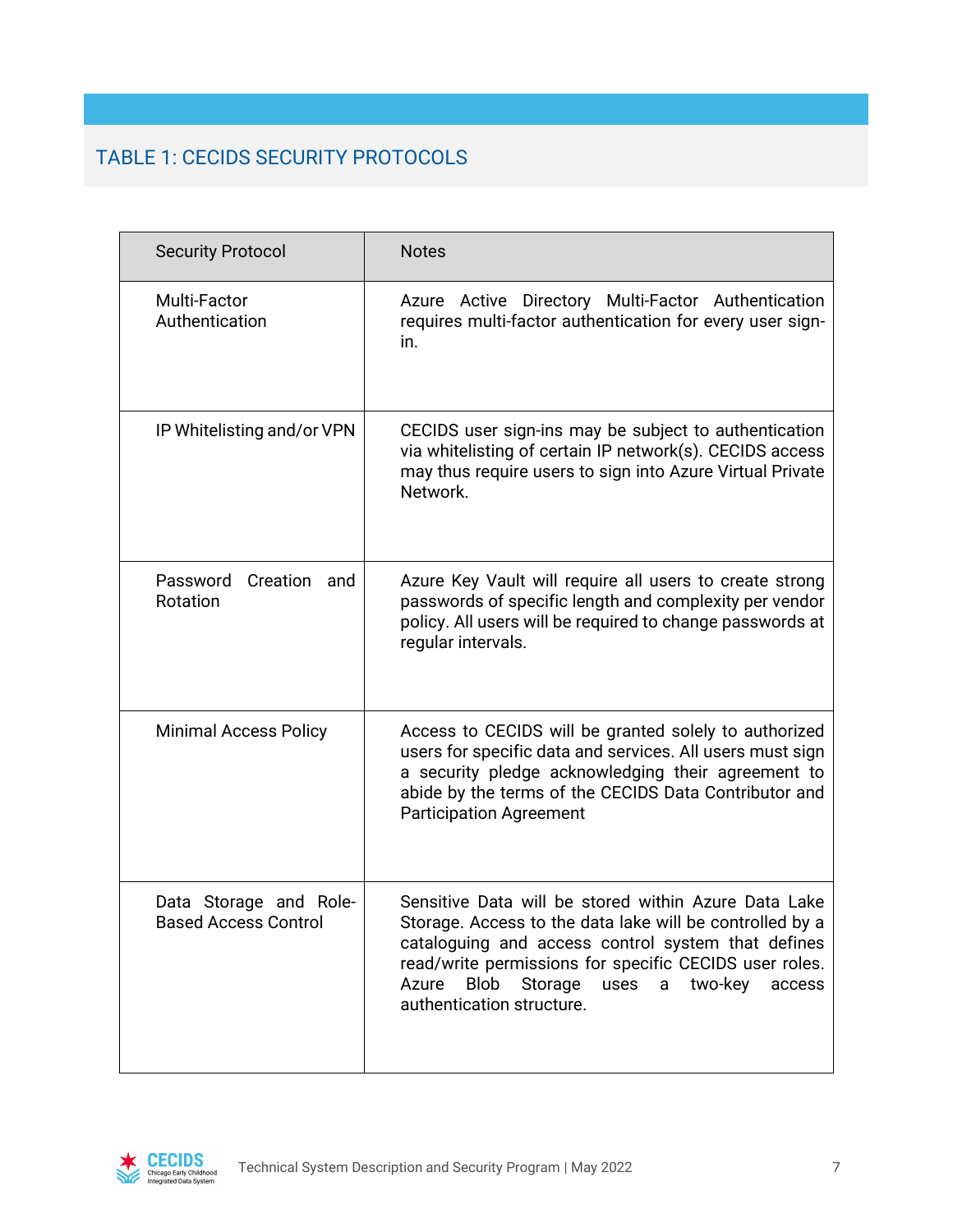| Data Encryption          | Data is always encrypted at rest within Azure Storage<br>Accounts and Azure Databases.                                                                                                                                                                                                                                                                    |
|--------------------------|-----------------------------------------------------------------------------------------------------------------------------------------------------------------------------------------------------------------------------------------------------------------------------------------------------------------------------------------------------------|
| Firewall                 | Azure Firewall provides state of the art protection<br>against unwanted traffic within the system.                                                                                                                                                                                                                                                        |
| <b>Security Training</b> | Security training and security support materials will be<br>made available to all CECIDS users.                                                                                                                                                                                                                                                           |
| Incident Response        | The CECIDS technical team will immediately report to the<br>relevant Party(s) any confirmed or suspected incidents<br>involving the security of Sensitive Data within CECIDS<br>and fully cooperate with the Party(s) to investigate and<br>resolve the incident. Azure Security Center provides 24/7<br>monitoring of security conditions across CECIDS. |
| <b>Security Audit</b>    | The CECIDS technical team will establish a process for<br>auditing the CECIDS and its data security. This process,<br>along with the auditing entity, will be determined by the<br>CECIDS technical team with the approval of the Parties.                                                                                                                |

CECIDS will store and process Sensitive Data, including personally identifiable information, in accordance with industry best practices compliant with the standards set forth in the CECIDS Data Contributor and Participation Agreement executed between Northern Illinois University (NIU)—technical administrator of CECIDS—and each respective CECIDS Data Governor. These standards include appropriate administrative, physical, and technical safeguards to secure Sensitive Information and/or Student Data from unauthorized access, disclosure, and use. CECIDS ("The System") shall comply with the following requirements:

- 1. All data must be secured in transit using secure FTP services or https/TLS 1.0+. Industry certifications, such as International Organization for Standardization (ISO), SysTrust, Cloud Security Alliance (CSA) STAR Certification, or WebTrust security for SaaS environments are recommended.
- 2. Such safeguards shall be no less rigorous than accepted industry practices, including specifically the NIST 800-53r4 moderate level, International Organization for Standardization's standards ISO/IEC 27001:2005 (Information Security Management Systems – Requirements), and ISO-IEC 27002:2005 (Code of Practice for International Security Management).

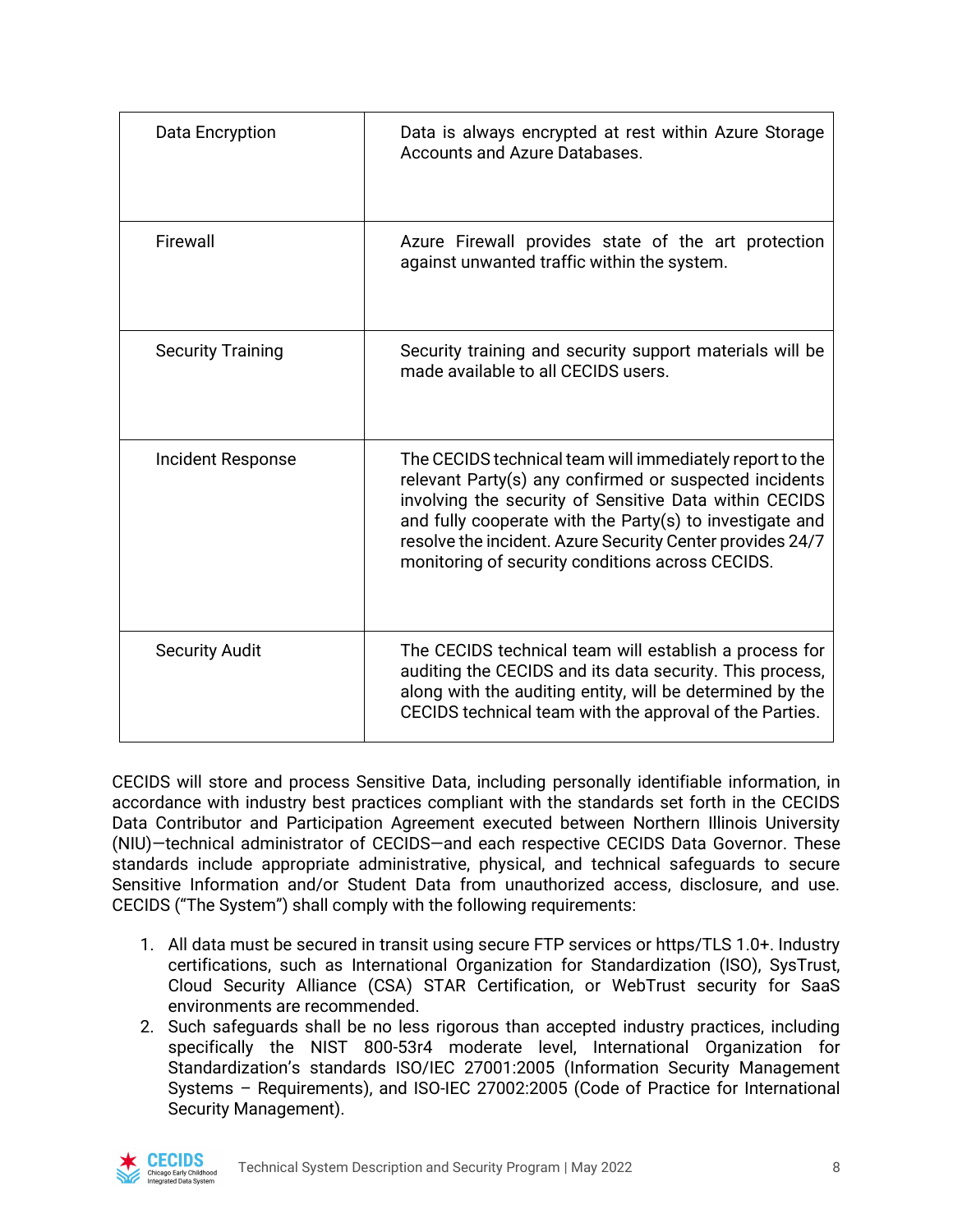- 3. Technical Affiliates will conduct periodic risk assessments and remediate any identified security vulnerabilities in a timely manner. Technical Affiliates will also have a written incident response plan, to include prompt notification of the Data Governor in the event of a security or privacy incident, as well as best practices for responding to a breach of Sensitive Information and/or Student Data security practices.
- 4. All transmission of Data shall be accomplished through encryption of no less rigor than NIST-validated DES standards.
- 5. The System shall include component and system level fault tolerance and redundancy in system design.
- 6. The System shall encrypt user passwords in any data storage location and obfuscate password entry fields in any entry interface controlled by the discloser.
- 7. The System shall encrypt Student Data and Sensitive Information at-rest and in-transit.
- 8. The System shall support authentication of users at login with a 128-bit or higher encryption algorithm.
- 9. The System shall secure transmission of login credentials.
- 10. The System shall provide automatic password change routine.
- 11. The System shall trace user system access via a combination of system logs and Google Analytics.
- 12. The System shall secure (encrypt) the audit trails and system generated logs and ensure that they are stored in locations that are inaccessible to automated content discovery software.
- 13. The System shall conduct or undergo system level testing whenever new functionalities are added to the Solution to reconfirm system security measures are retained and functional, and that interaction with the Board systems is not degraded or compromised.
- 14. The System shall employ an in-line Intrusion Protection System that inspects incoming data transmissions.
- 15. The System shall ensure that Student Data is stored in privately addressed network devices that have no direct interaction with public networks.
- 16. The System shall ensure prevention of hostile or unauthorized intrusion.
- 17. NIU and Technical Affiliates shall ensure screening of employees and agents with access to Student Data to assure that any agent with access to the Student Data has passed an industry-standard criminal background check. The Parties shall identify the security measures taken to ensure that said employees and agents do not have access to Student Data.
- 18. The System shall backup of all Data at least once every twenty-four (24) hours.
- 19. The System shall perform content snapshots at least daily and retain for at least ninety (90) days.
- 20. The System shall provide a documented disaster recovery plan that includes the following elements:
- 21. The System shall identify available recovery times.
- 22. NIU and Technical Affiliates shall conduct 24x7 system monitoring that is capable of detecting Potential outages.
- 23. NIU and Technical Affiliates shall identify plans for File-level, Database and server recovery after a component/system failure, damage or compromise.
- 24. NIU and Technical Affiliates shall ensure substantial geographical separation between data centers hosting production, backup and redundant system elements.
- 25. NIU and Technical Affiliates shall identify recovery/mitigation procedures for all managed sites, including subcontractors, agents, and other recipients.